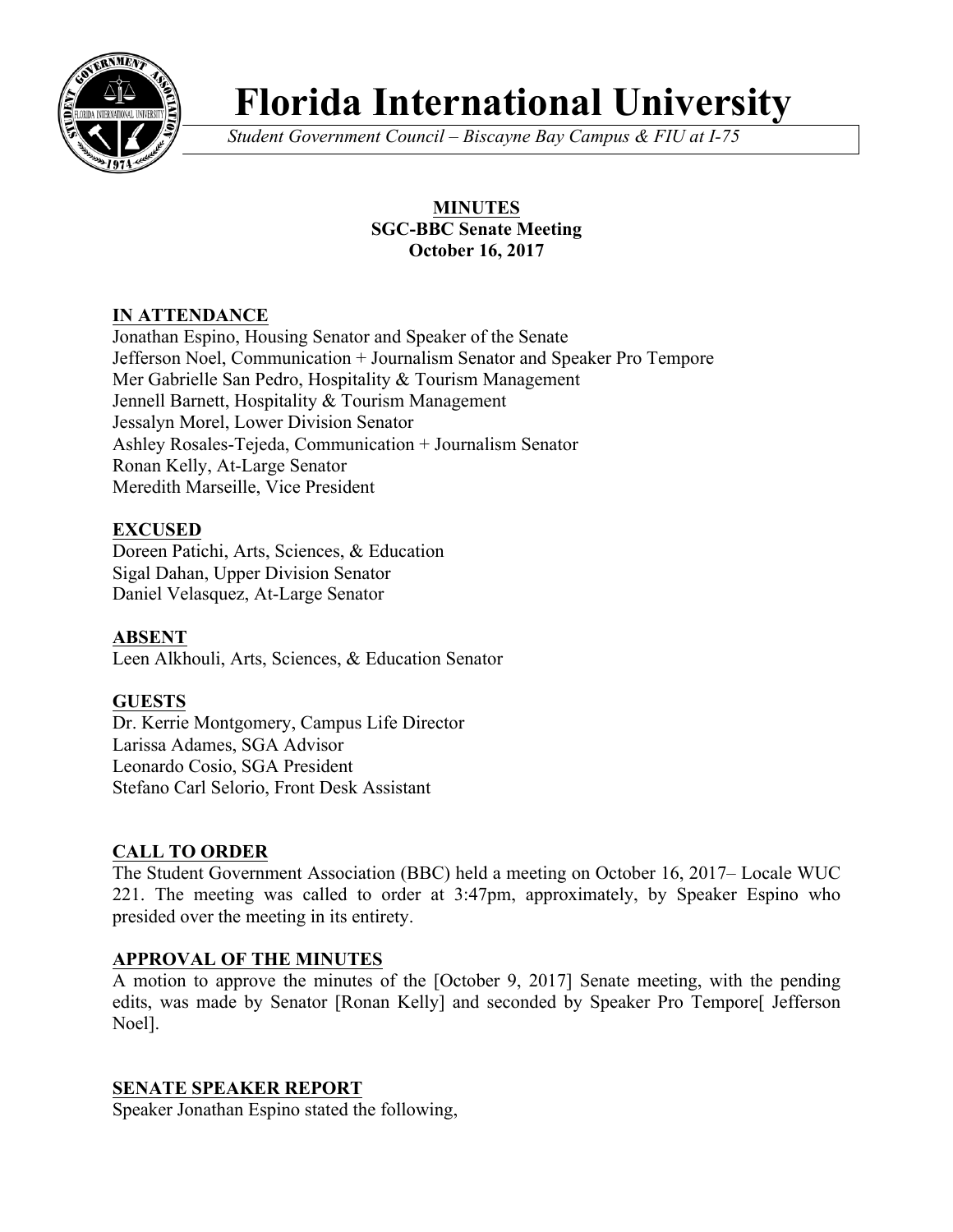There are discussions to be held about Bayview's constitution.

## **VICE PRESIDENT REPORT**

Vice President Meredith Marseille stated the following,

- Dean of Case for the MathLab
- Food Pantry Initiative
	- Donation box per department
	- Winner will win lunch
- BBC Round's Table
	- A future collaboration is on the works
	- Save the Date November 7, 2017 (TENTATIVE)

## **SPEAKER PRO TEMPORE**

Speaker Pro Tempore Jefferson Noel stated the following,

- Carta Creators Award
	- Applications are on OrgSync
- International Harmony
	- Provide an international playlist
	- An initiative to provoke diversity
- Breast Cancer Awareness
	- Wear pink on a certain day

## **FINANCE CHAIR REPORT**

Senator Ronan Kelly stated the following,

He is almost finished closing appointments.

## **STUDENT ADVOCACY CHAIR REPORT**

Senator Ashley Rosales-Tejeda stated the following,

Senator Mers Gabrielle San Pedro and Ronan Kelly joined the committee.

## **RLJ CHAIR REPORT**

Senator Jessalyn Morel stated the following,

She is currently looking for interested senators to partake in the committee.

## **ADVISOR REPORT**

SGA Advisor Larissa Adames stated the following,

Alumni Reception - November 2, 2017 **OLD BUSINESS**

Please refer back to APPROVAL OF MINUTES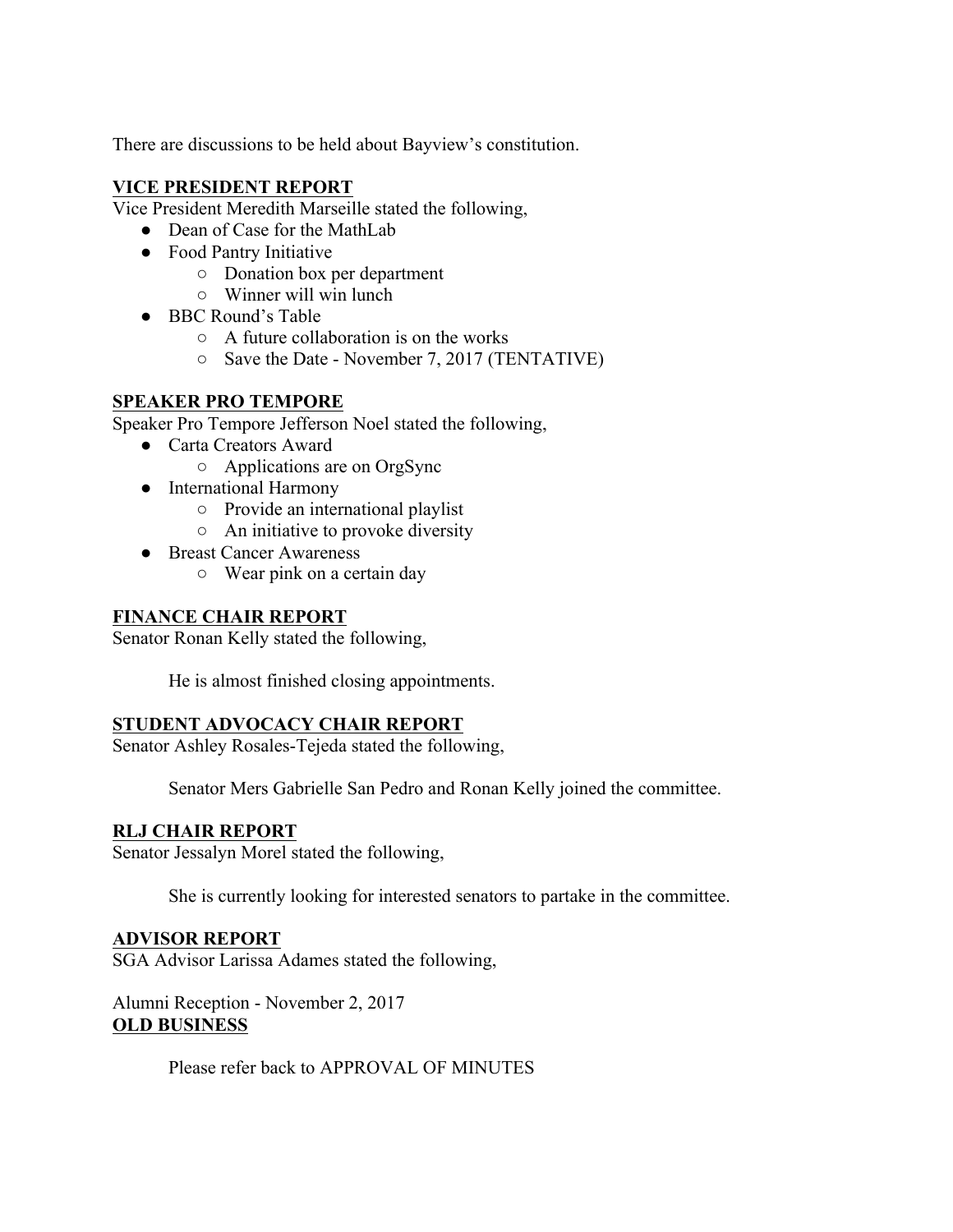#### **NEW BUSINESS**

Appointments:

Cabinet: Yaira Viloria Social Media Coordinator Candidate

A motion to appoint [Yaira Viloria] for [Social Media Coordinator] was made by Senator [Jefferson Noel] and seconded by Senator [Mers Gabrielle San Pedro].

The motion passed unanimously.

- AYE Jonathan Espino, Housing Senator and Speaker
- AYE Jefferson Noel, Communication + Journalism Senator and Speaker Pro Tempore
- AYE Mer Gabrielle San Pedro, Hospitality & Tourism Management
- AYE Jennell Barnet, Hospitality & Tourism Management
- AYE Jessalyn Morel, Lower Division Senator
- AYE Ashley Rosales-Tejeda, Communication + Journalism Senator
- AYE Ronan Kelly, At-Large Senator

#### **ANNOUNCEMENTS**

- I. Latin Late Day Latte, October 17, 4p-6p, HL Library
- II. Tuesday Times Round Table, October 17, 12:30, WUC 159
- III. BSU Blackout, October 19, 12 noon, Panther Plaza
- IV. SOC Mixer, October 19, 1-2:30, WUC Ballrooms
- V. General Meeting, November 1, 3:30pm, WUC 221
- VI. Halloween Horror Nights Campus Life, October 25

A. Each ticket is \$35.

- VII. Homecoming October 28- November 4
- VIII. Diversity Day, November 2, 9am-3pm
- IX. Tri-Council Reunion, November 2
- X. Rally in Tally, November 7
- XI. Meet the Dean, November 8, TBA

#### **ADJOURNMENT**

A motion to adjourn the meeting at 4:14pm was made by Speaker Pro Tempore [Jefferson Noel] and seconded by Senator [Ronan Kelly].